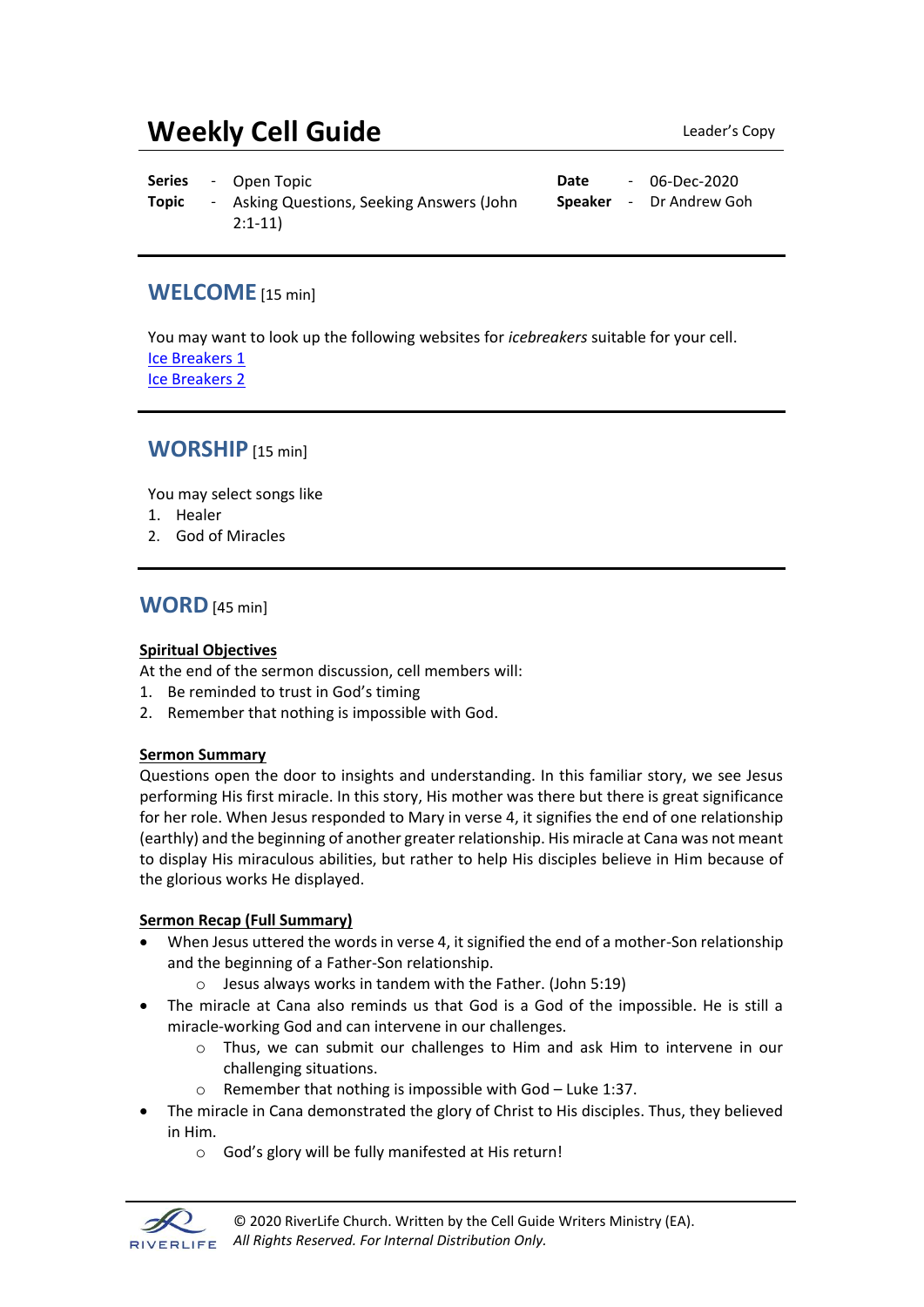#### **Discussion Questions**

**1. "Woman, what does this have to do with me?" (v 4). Was Jesus being rude to His mother in His response?** [10 min]

#### *Leader's Notes:*

- *a. Using the term "Woman" instead of "Mother". What Jesus said to His mother sounds almost rude in English. However, in the original language, and in that culture, Mary would not have interpreted Jesus' words that way. The term woman was used like we use the term ma'am. By addressing Mary this way, Jesus distanced Himself from His mother somewhat - He was exerting His independence from her wishes but in no way was it a rude manner of speaking. Jesus lovingly used the same word from the cross when He tells Mary that He was entrusting her to John's care (John 19:26).*
- *b. "What does this have to do with me?" This was a common Greek idiom. The phrase was used to ask of the connection between two people. The question could be translated as "What business do we have with each other?" Or, in less formal terms, "What does this have to do with me?" (ESV) or "Why do you involve me?" (NIV). Again, Jesus was expressing the fact that He was independent of His mother; as eager as Mary was to see Jesus do a miracle, she had no right to determine the time or the manner in which Jesus publicly revealed His glory. Jesus made His point gently and without being rude.*
- *c. The English translation of verse 4 does seem as though Jesus was being rude to Mary. However, the original language used paints the opposite picture. Jesus was not rude to Mary but treated her with respect and honour as His earthly mother.*

#### Transition (Wrapping Up & Moving to the Next Question)

Jesus was not rude to His mother. Rather, He wanted to ensure that His life was aligned with God's will and purposes.

**2. Jesus told Mary that His hour had not yet come. Why then did He still perform the miracle of turning water into wine (v 11)? What can we learn about the example of Christ concerning God's timing and purposes for our lives?** [10 min]

#### *Leaders' Notes*

*Although Jesus did perform the miracle at Cana, it should be noted that He did it in a subtle way. Only Mary, the servants and a few disciples knew what happened. This shows us Jesus's submission to the Father's divine timing and purposes. He walked in tandem with the Father's will and timing. The miracle was not for Jesus to show off His ability, but rather to help His disciples to believe in Him.*

*Likewise, we should not be in a rush to "help God fulfil His will for our lives". God has His timing, and He is in control. Therefore, the best thing that we can do is to submit ourselves to His timing and purposes, and not be in a rush for it to come to pass.* 

#### Transition (Wrapping Up & Moving to The Next Question)

Perhaps, there are areas in our lives where we are desperate for God to move. As we have seen from the example of Christ, God is never in a hurry for His will to come to pass. It is always on time and according to His wisdom. Therefore, let us take some time to surrender our "desire for God to move in the here and now", to embrace that He is sovereign, and to submit ourselves to His timing and wisdom.